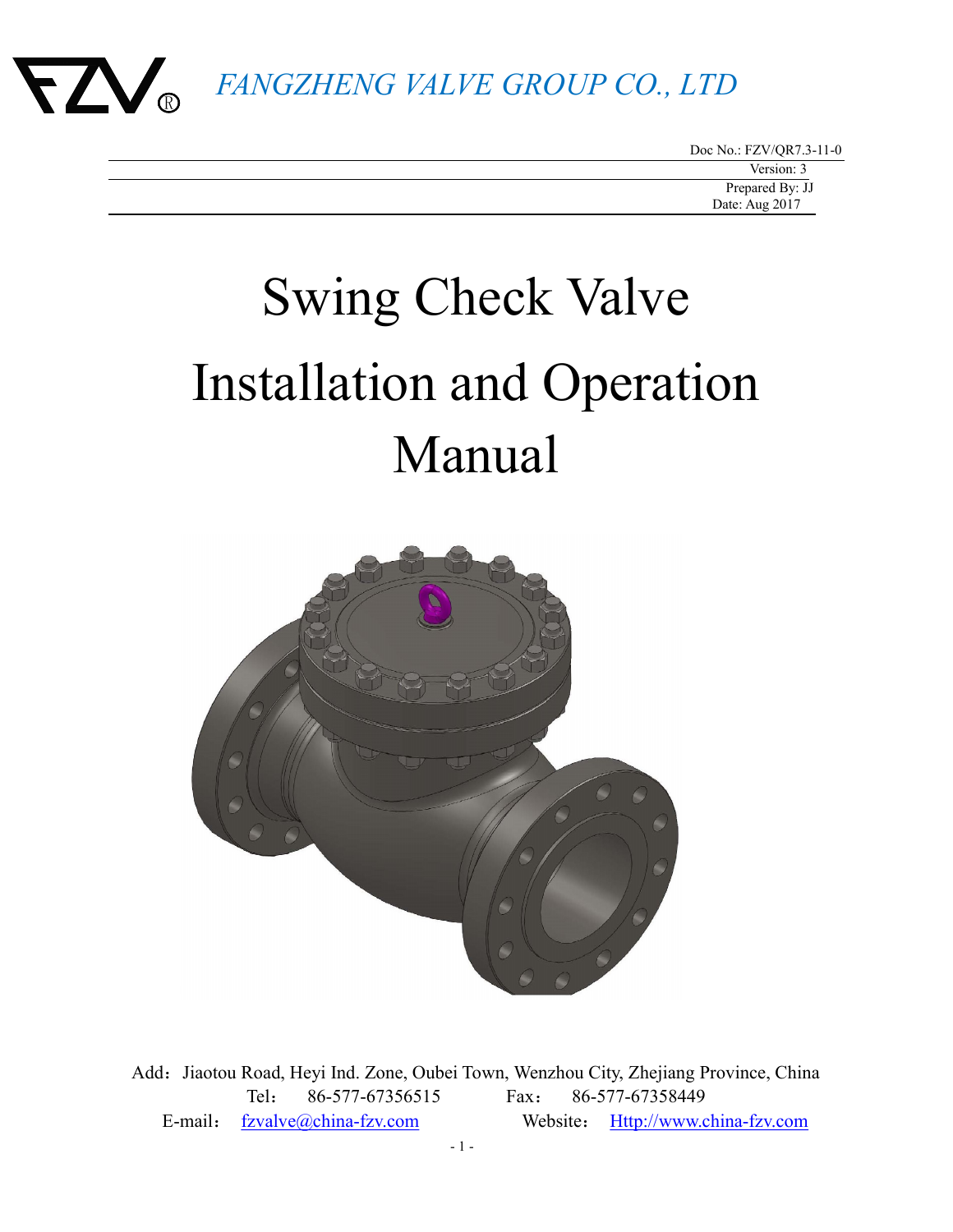| Doc No.: FZV/QR7.3-11-0 |
|-------------------------|
| Version: 3              |
| Prepared By: JJ         |
| Date: Aug 2017          |
|                         |

## **Content**

| I Standard                             | 3 |
|----------------------------------------|---|
| II Application and selecting principle | 3 |
| <b>III</b> Installation                | 3 |
| IV Testing and commissioning           | 5 |
| V Operation and maintenance            | 6 |
| <b>VI</b> Repairing                    | 6 |
| <b>VII Trouble shooting</b>            | 7 |
| <b>VIII Appendix</b>                   | 9 |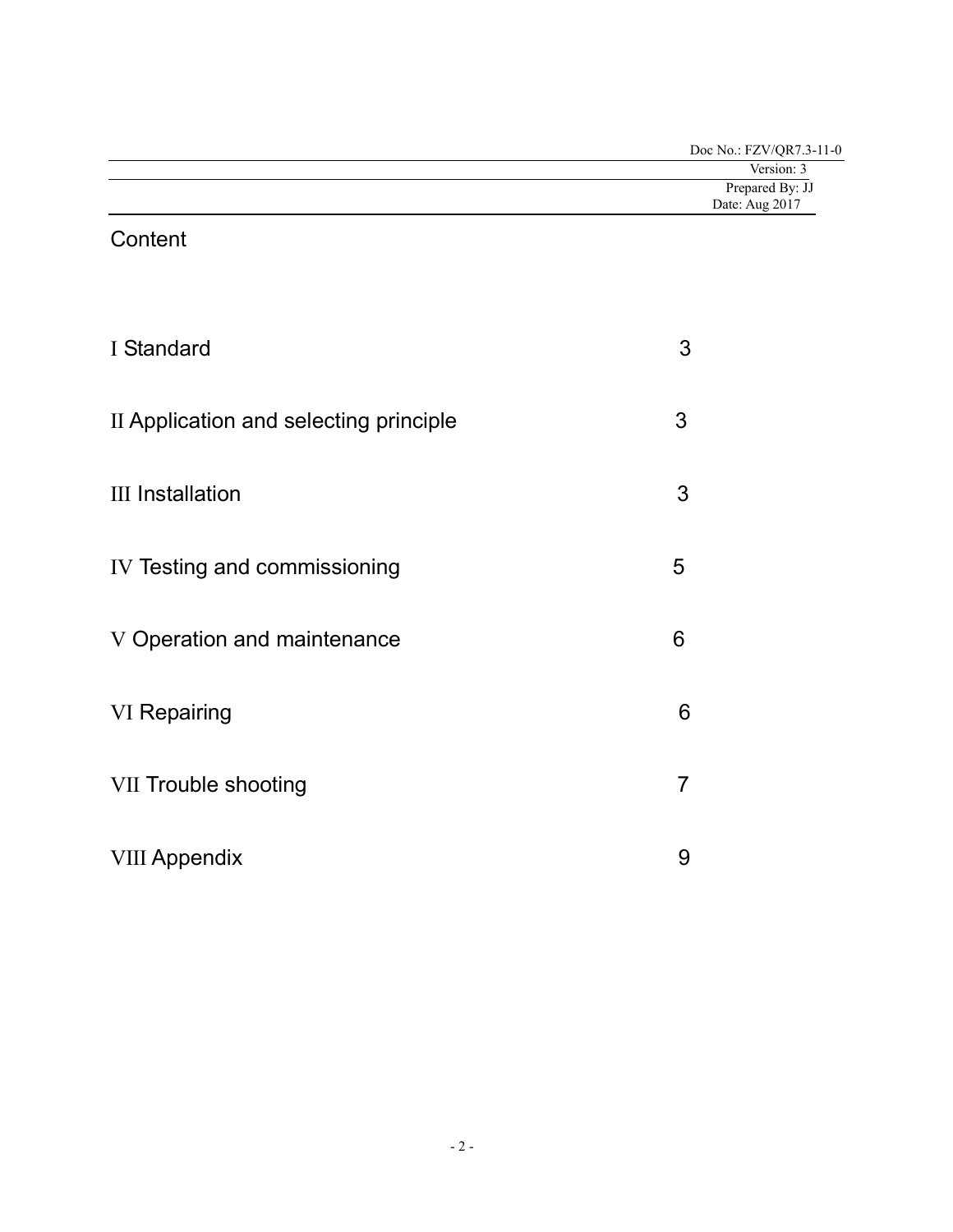Doc No.: FZV/QR7.3-11-0

#### **IStandard**

Design /manufacturing/testing: API 594 and/or BS 1868, BS 5352/ISO 15761,API 598,BS 5146

Connection dimension:ASME B16.5, ASME B16.11,ASME B16.25

Face to Face:API 594, ASME B16.10,BS 2080

Pressure/Temperature curve: ASME B16.34

#### ⅡApplication and selecting principle

1. Application

Check valve is used in a pipeline to stop fluid backflow.

Check valve only allows the media to flow in one direction, stop to flow in other direction, normally, this type valve works automatically. Under the pressure working of fluid in the preferred direction, the disc opens;when the fluid flows in the reverse direction, the fluid pressure and disc weight cause the disc effect to seat and stop flow. Service: water, steam, oil etc.

Generally speaking, a check valve is used in power industry, petroleum refining, offshore oil, municipal water supply in urban construction, chemical industry etc.

- 2. Selecting principle
	- 1) To stop fluid reverse flowing in pipeline.
	- 2) High temperature/pressure media, eg. High pressure steam,high temperature/pressure oil.
	- 3) Low temperature (cool) media, e.g. Liquid nitrogen, liquid hydrogen, liquid oxygen etc.
	- 4) Low pressure big size, e.g. tap-water supply of urban construction, sewage disposal.

Install position: a. conventional construction could be mounted on horizontal and vertical pipeline.

b. check valves with hammer or damper only can be mounted on horizontal pipeline.

#### Ⅲ Installation

1. Cleaning and note before and after installing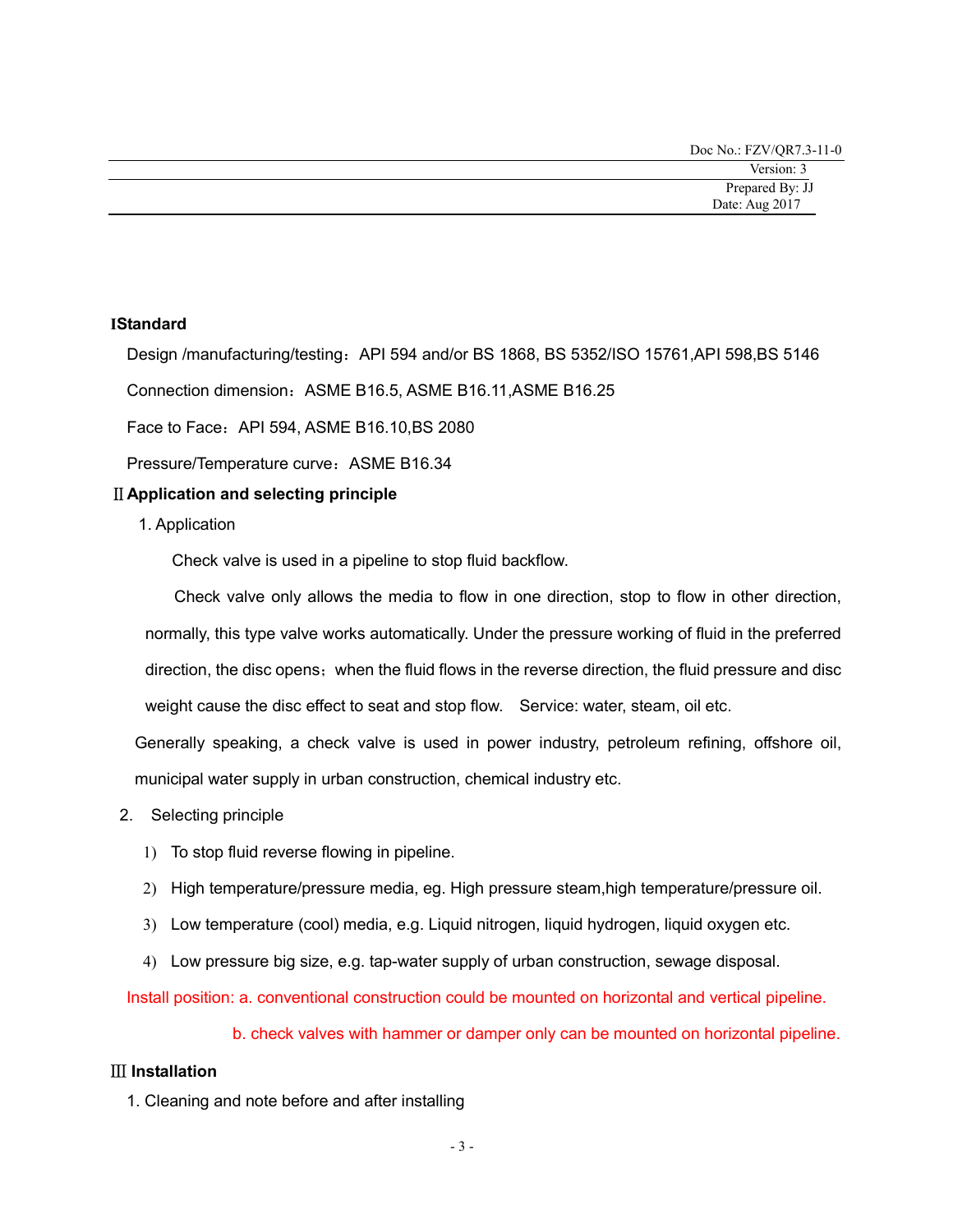| Doc No.: FZV/QR7.3-11-0 |
|-------------------------|
| Version: 3              |
| Prepared By: JJ         |
| Date: Aug 2017          |

1) Remove the wrappings off the valve carefully, to inspect material, size, description list, tag or nameplate;

2) Attention shall be paid to any warning label on valve or with valve;

3) Valve inside shall be checked and made sure it is clean before installing,

4) After installation, the pipe shall be flushed to remove all possible contaminates from installation to avoid seal area damage.

5) The flow direction marking shall be checked whether it is in accordance with actual media flow direction before installation.

6) Lift check valve shall be installed on horizontal pipeline. Swing check valves can be installed on horizontal pipeline or vertical pipeline, but the flow direction shall be upward while installed vertically to the pipeline.

7) The check valve with a damper shall be installed on horizontal pipeline.

8) All debris shall be removed from valve (including dust) after installation.

2. Installation of all kinds of connections

1) The installation between flanged end valves and pipelines

a. Flange mating surfaces shall be checked and repaired before installation if any flaws are found which may cause leakage.

b. The studs and nuts size, length, and material shall be checked whether they are suitable for requirement.

c. Gasket material and size should be checked whether according with ASME B16.5 and ASME B16.20 specification.

d. Gaskets shall be checked for damage.

e. Lubricant shall be properly applied on the threads of bolting. During the assembly, the bolting shall be matched, for smooth and parallel the initial contact between flange and gasket. Bolting shall be matched and tightened symmetrically, to avoid the distortion for two flanges each other. Using

- 4 -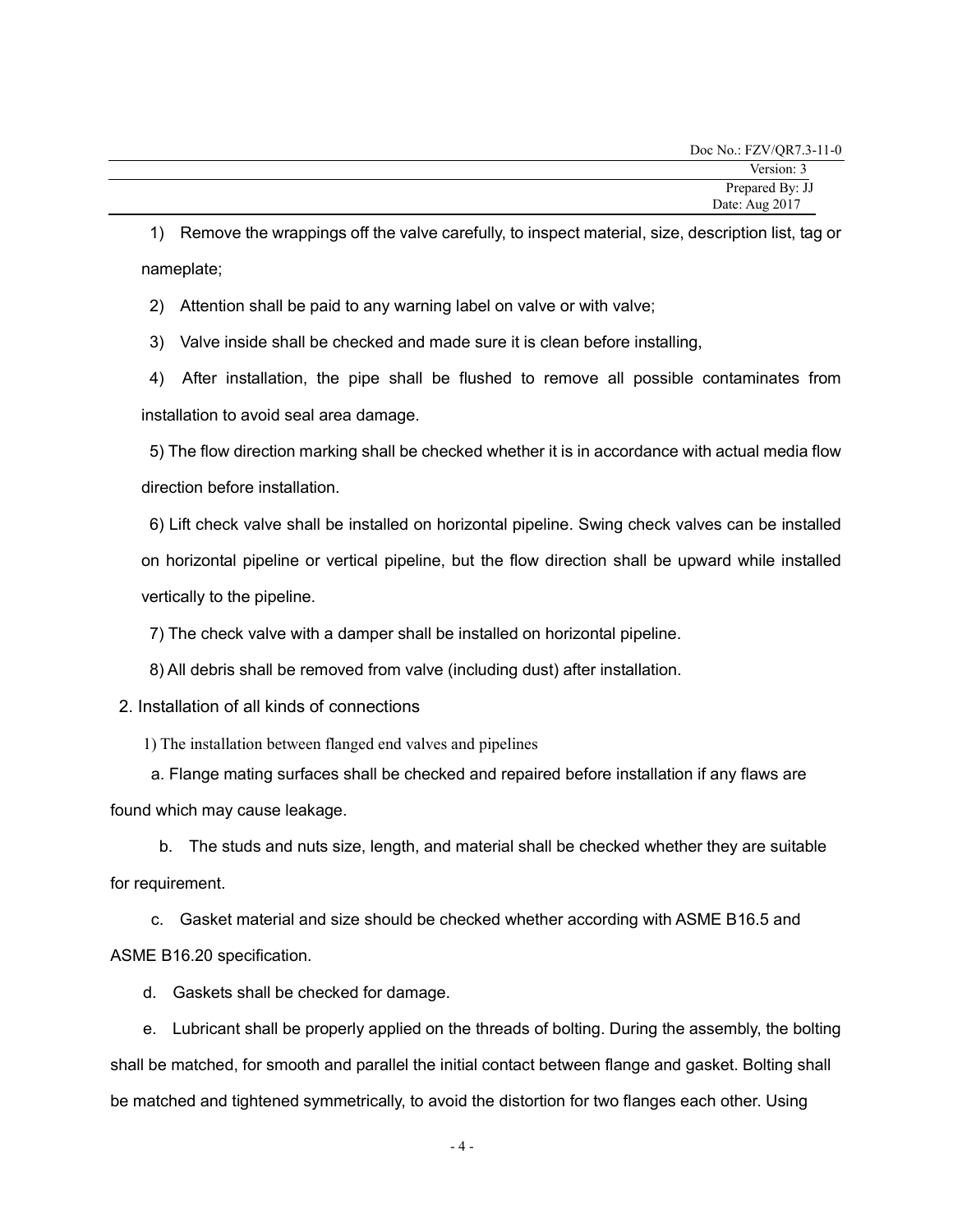torque wrench is helpful to ensure the correctness and symmetrical tightness of flange bolted connection. To install the valve on the initial pipeline, the parallel and symmetry of flange is quite important.

Note: If the bolting is bent and it shall be rejected and replaced. This is determined when the torque increases gradually for a while, maintains for a while, or increases only a little when the bolting is being tightened.

2) Installation of welded end valve.

The strength of the joint between pipe and valve shall not be lower than that of body. And the joint shall not have "gap" or weakness. The weld joint of BW end should be complete penetratiom and the thickness should be no less than wall thickness.

There should not be defect on the weld joint. All welds should comply with any specification for the pipeline system constructions or some regulation within scope of jurisdiction, and the approved welding procedure. And they should be inspected according to the requirement for corresponding specification. The material marking of pipes and valve should be checked whether they are applied with the requirement stipulated.

a. The welded end surface, size and cleanliness should be checked and the factors that will obstruct assembly and welding capability need to be cleared.

b. The welding parameter should be confirmed according to the assessed welding technics criterion.

c. The valve end and that of the pipe need to be checked whether they are aligned to assure the welding quality.

d. Spot welding should be used for alignment.

e. The welding joint will be cleaned and checked.

f. Welding repair should be proceeded according to the approved welding procedures.

#### Ⅳ Testing and adjusting

Observe through cycle operation of valve switch, adjust if obvious problem was found.

The check valve with damper cylinder, which disc opening and closing speed could be adjusted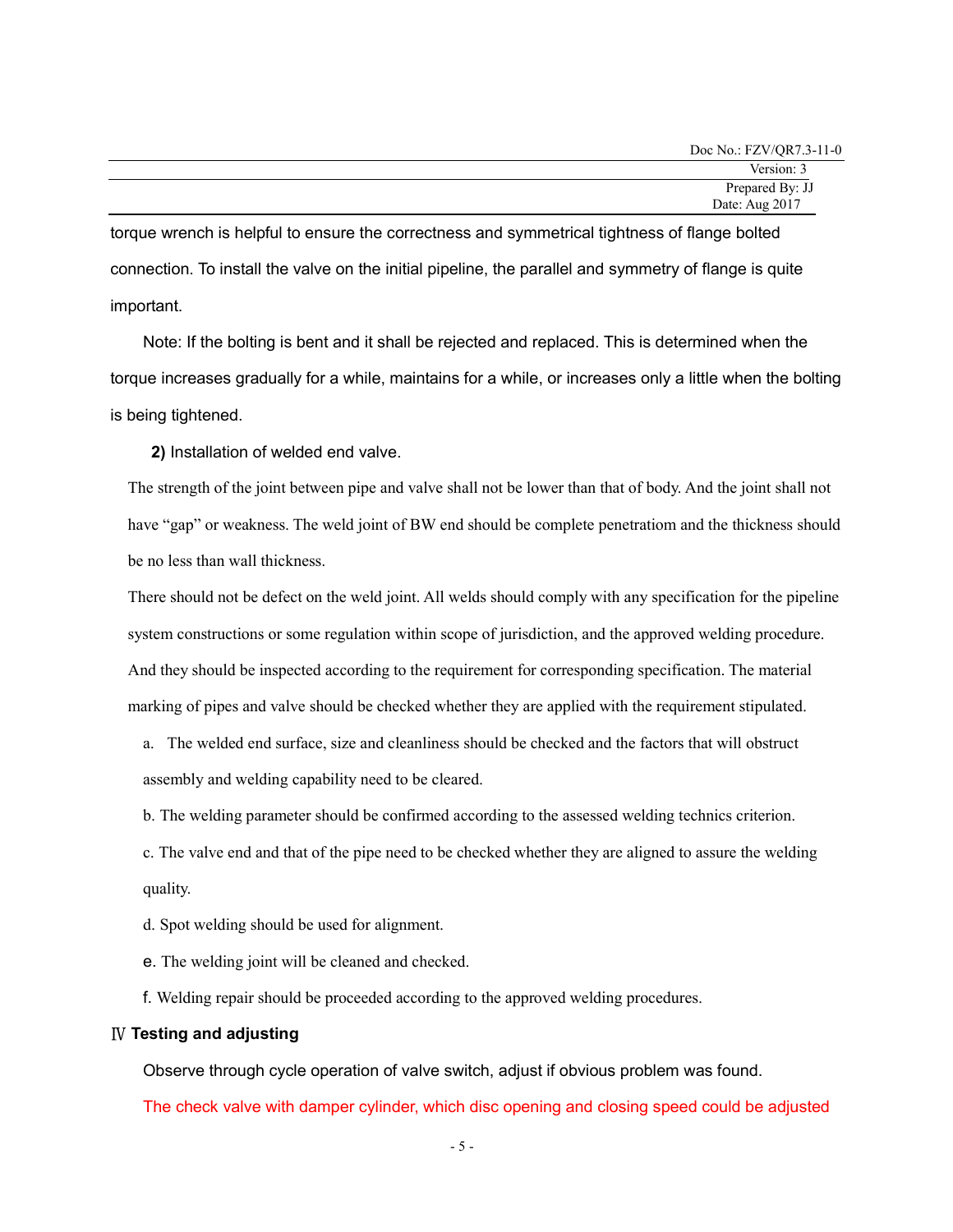through adjusting needle valve which is on cylinder.

Shall be noted that valve cavity could be water storage of pipeline system,

#### Ⅴ Using and maintenance

1. Check valve, which is a kind of block valve, is used to prevent fluid reverse flow.

2. Attention shall be paid to the valve whether there is noise and vibration, and the pipeline

service pressure change to avoid water hammer effect in the pipes.

3. The mechanical noise and high intensity liquid noise may be the potential signal of severe accidents. The system project engineers, valve manufacturers or other experts should be invited to check the cause of this noise and measures will be taken if necessary.

4. The sealing capability of the valves with better sealing will be influenced by damage or normal abrasion.

5. Reasonable measures will be carried out to prevent poor valve performance caused by the mechanical damage, the corrosion by air contaminants, chemical substance or wet air.

#### Ⅵ Repair

1. Replace disc, gasket.

1). Release the pressure in cavity, remove Cover stud and nut, take off Cover.

2). Take off gasket, replace it if any damage.

3). Remove fork type part, swing shaft, disc etc.

4). Clean valve cavity and check seat seal surface, clean disc seal surface, replace or repair if any scratch or flaw which will affect seal.

5). After part repaired and replaced, assembly valve according to removing procedure, full open and full close valve twice to observe whether the valve is working flexibly and easily.

6).When hydraulic cylinder leaking or other fault and repair requested, unload the system before disassembling, move piston to cylinder bottom, prohibit to beat and fall off suddenly.

7).Replacement hydraulic oil for system shall be same type, its quality class and viscosity shall be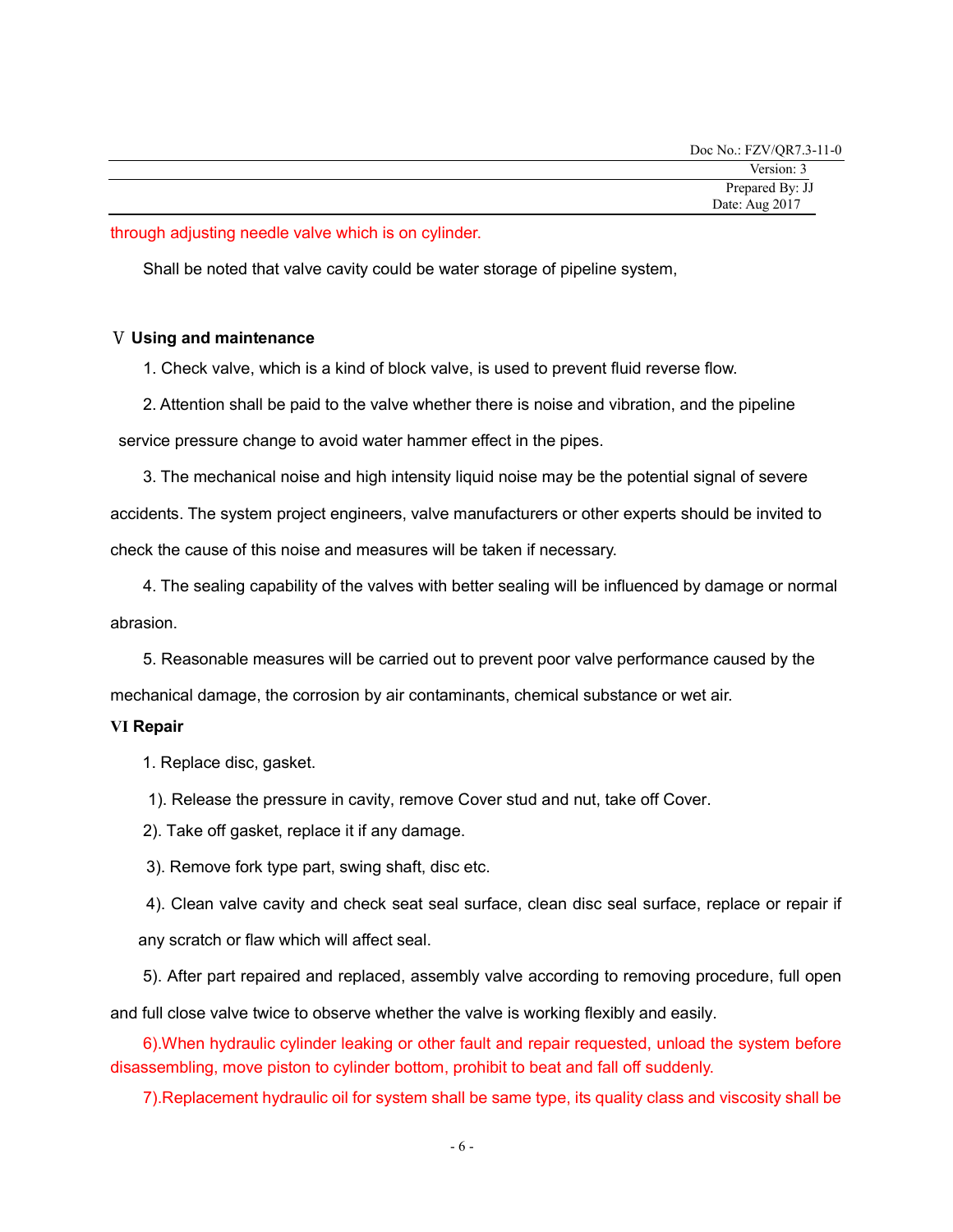| Doc No.: FZV/QR7.3-11-0 |  |
|-------------------------|--|
| Version: 3              |  |
| Prepared By: JJ         |  |
| Date: Aug 2017          |  |

same or approximate, otherwise the oil leakage would be caused by seal failure easily.

8). Conduct seal ability testing for valve.

### Ⅶ Fault analysis and trouble shooting

| Fault                                       | Analysis                                                                                             | Trouble shooting                                                     |
|---------------------------------------------|------------------------------------------------------------------------------------------------------|----------------------------------------------------------------------|
| Disc could not be close or open             | 1. Swing shaft and pin shaft<br>fitting is too tight.<br>2. foreign matter block.                    | 1. Check fitting<br>2. Remove foreign matter.                        |
| Leaking on joint between body<br>and Cover. | 1. Bolt-on is not even<br>surface<br>2.Flange<br>seal<br>damage<br>3. Gasket is broken               | 1. Tight bolt evenly<br>2. Repair<br>3. Replace gasket               |
| Noise, vibration                            | 1. Valve mounted place is<br>close to pump.<br>2.The<br>medium<br>flowing<br>pressure is not stable. | 1. Re-mounted proper position.<br>2. Eliminate pressure fluctuation. |
|                                             | 1. Piston rod is damaged<br>or galling                                                               | 1. Milling repaired by sand paper<br>or replaced new one.            |
| Hydraulic cylinder outside<br>leaking       | 2. Dust ring lip is too sharp,<br>shaving oil caused.                                                | Milling the dust ring lip or<br>3.<br>replace new one.               |
|                                             | 4. The sealing part of<br>piston rod or guide<br>casing is damaged or<br>wear out.                   | 3. Replace seal ring.                                                |
| Hydraulic cylinder inside<br>leaking        | 1. The inner surface of<br>cylinder is galling which<br>damage seal ring.                            | 1. Light galling shall be milled by<br>10# sand paper, replace seal  |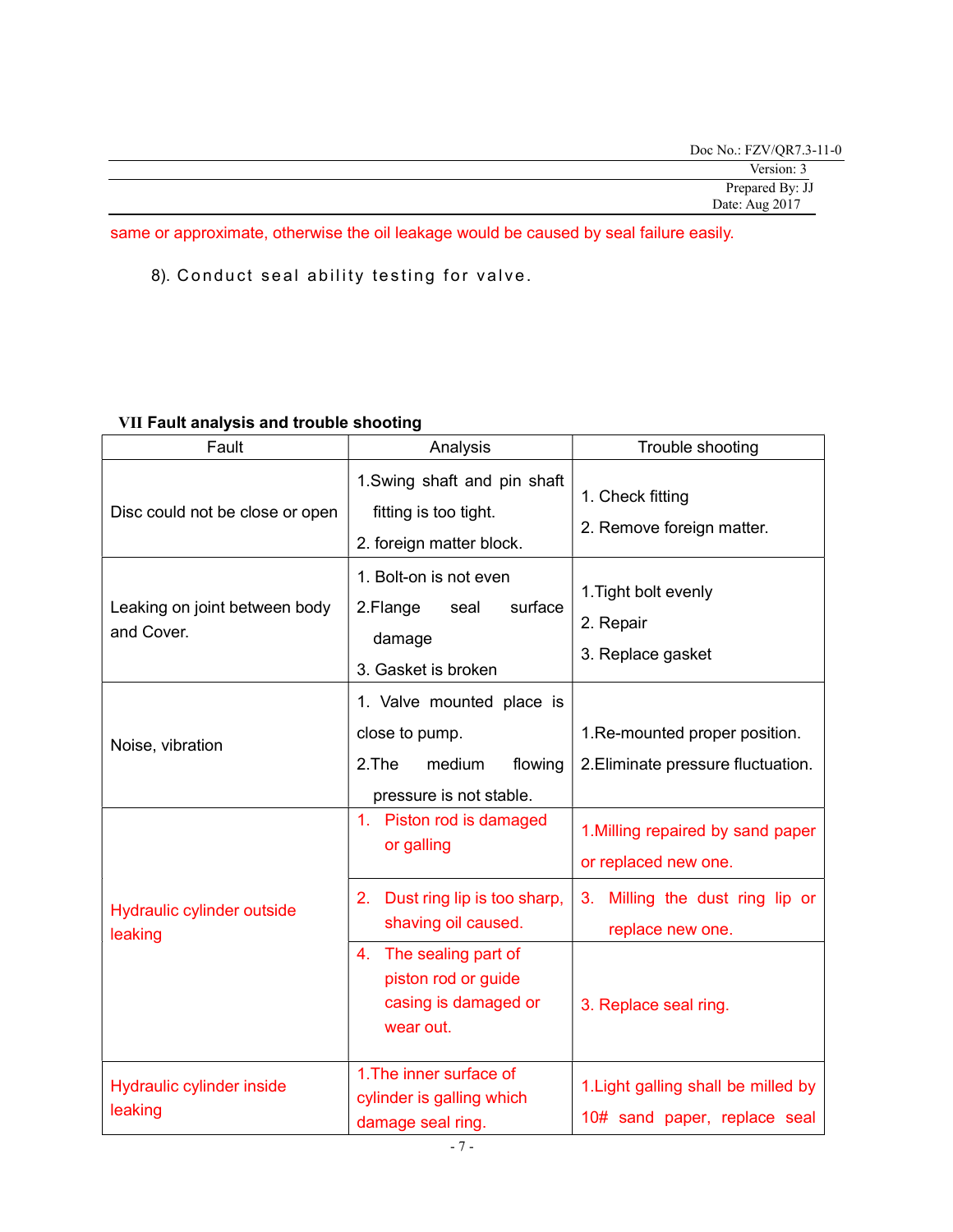# FANGZHENG VALVE GROUP CO., LTD 方正阀门集团有限公司

Doc No.: FZV/QR7.3-11-0

Version: 3 Prepared By: JJ

Date: Aug 2017

|                          | $\rightarrow$ $\cdots$ $\rightarrow$ $\rightarrow$ $\cdots$ |
|--------------------------|-------------------------------------------------------------|
|                          | ring;<br>terrible galling cylinder                          |
|                          | check<br>shall<br>be<br>replaced,                           |
|                          | hydraulic system<br>cleanness,                              |
|                          | shaft if<br>hydraulic<br>replace                            |
|                          | necessary.                                                  |
| 2. Piston seal damage or | 2. Replace seal ring.                                       |
| wear out.                |                                                             |